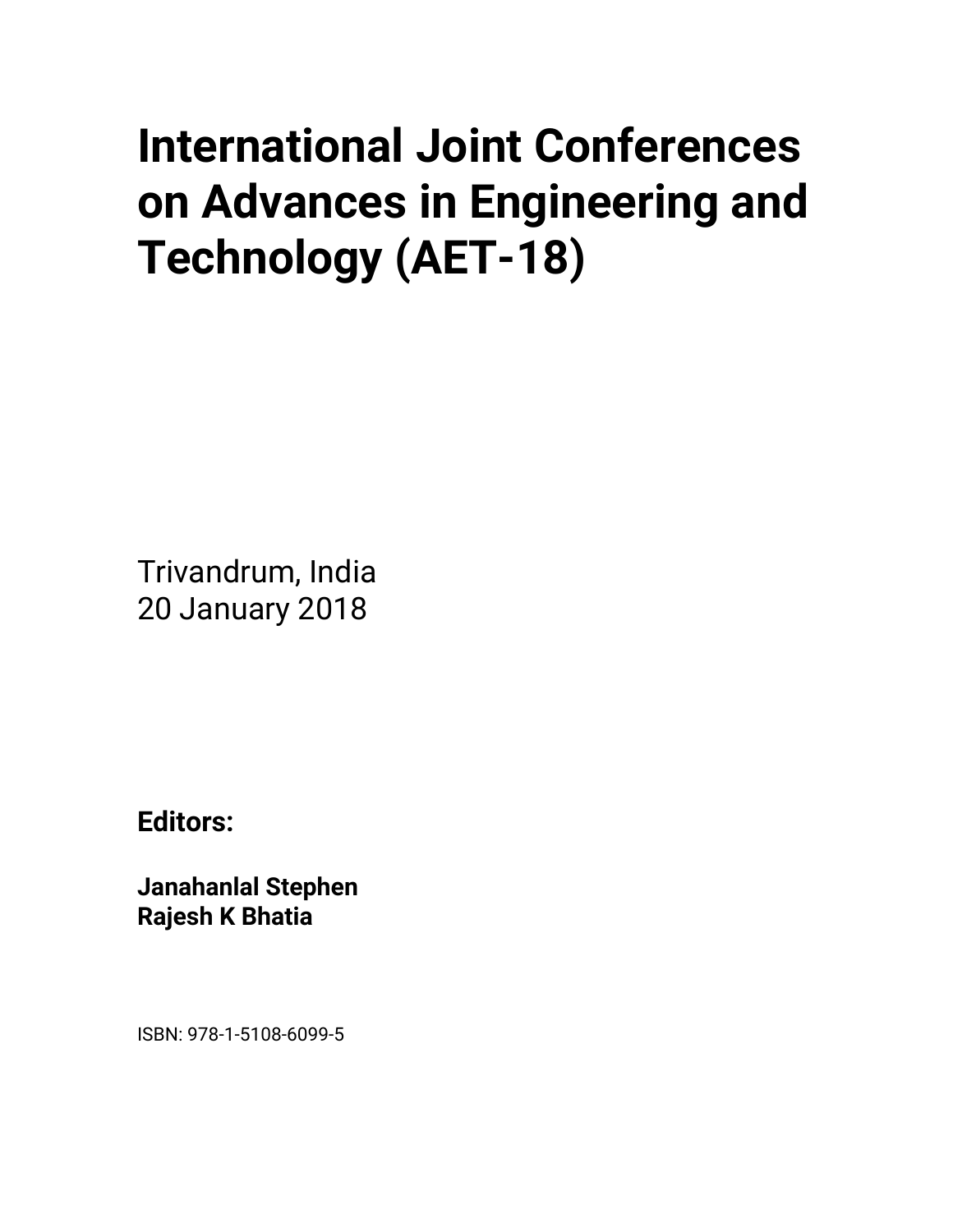**Printed from e-media with permission by:** 

Curran Associates, Inc. 57 Morehouse Lane Red Hook, NY 12571



**Some format issues inherent in the e-media version may also appear in this print version.** 

Copyright© (2018) by Grenze Scientific Society All rights reserved.

Printed by Curran Associates, Inc. (2018)

For permission requests, please contact Grenze Scientific Society at the address below.

Grenze Scientific Society Jyothi Nagar-48/1 Kesavadasapuram, Trivandrum - 695004

Phone: 0471-2360236

info@thegrenze.com

## **Additional copies of this publication are available from:**

Curran Associates, Inc. 57 Morehouse Lane Red Hook, NY 12571 USA Phone: 845-758-0400 Fax: 845-758-2633 Email: curran@proceedings.com Web: www.proceedings.com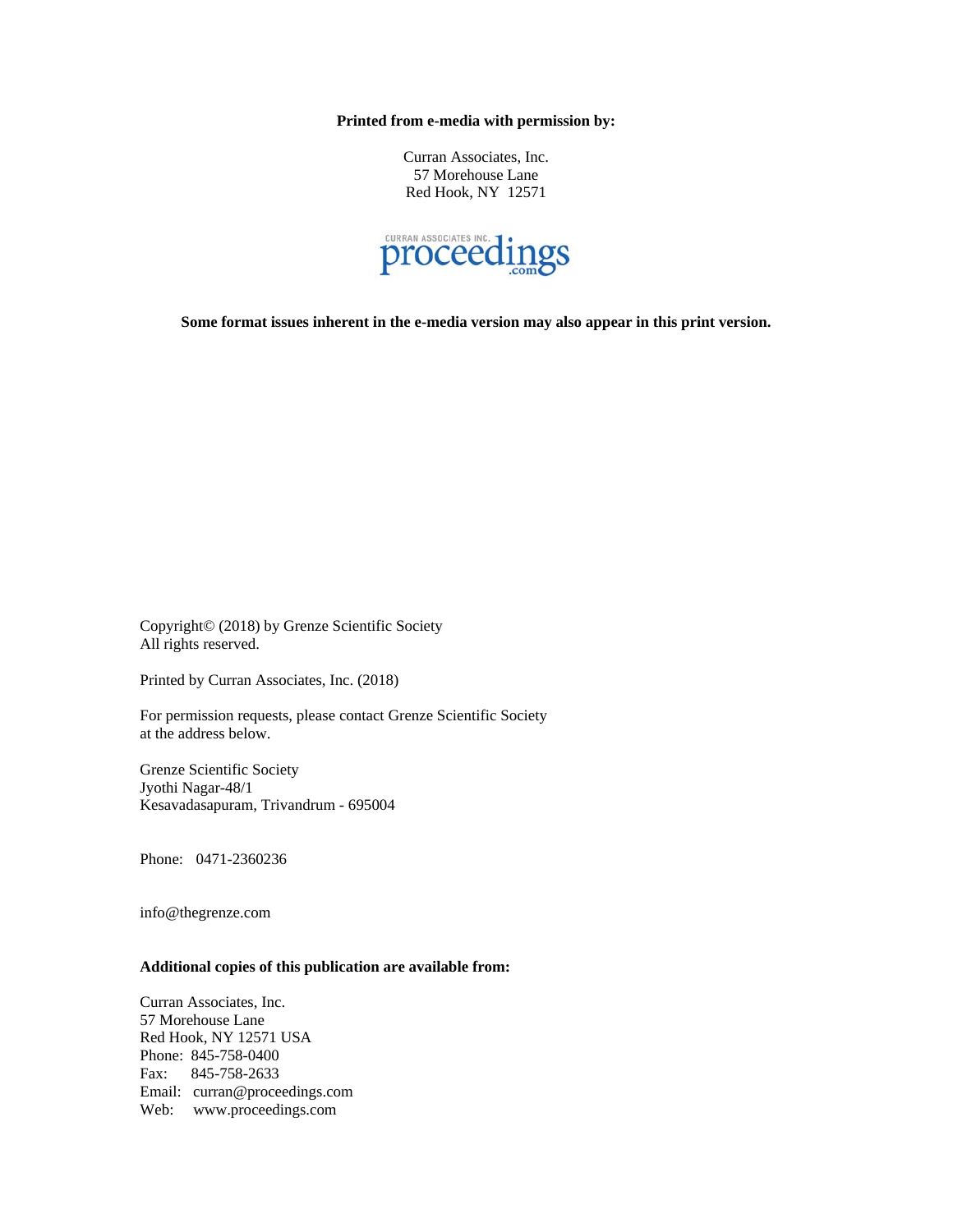## **Table of Contents**

| 1. Health-IOT Platform based Intelligent Medicine Box<br>Ryan Dias, Vinay Kumar S B, Yateesh Kumar T V, Sachin B M and Ravi U S                                                 | $1 - 7$   |
|---------------------------------------------------------------------------------------------------------------------------------------------------------------------------------|-----------|
| 2. Parallel Execution of Tasks of Lexical Analyzer using OpenMP on Multi-core<br>Machine                                                                                        | $8 - 15$  |
| Rohitkumar Rudrappa Wagdarikar and Rajeshwari Krishnahari Gundla                                                                                                                |           |
| 3. Heart Attack Intimation and Easy Monitoring System using IoT<br>Kodieswari A, Anandakumar H and Arulmurugan R                                                                | $16 - 20$ |
| 4. Image Processing based Assessment of Blast Performance in Opencast Mines -<br><b>Case Studies</b>                                                                            | $21 - 28$ |
| Garimella Raghu Chandra, Nagesha K V and Vedala Rama Sastry                                                                                                                     |           |
| 5. Quadratic-Extrapolated Gauss-Seidel Method to Accelerate PageRank Computation<br>Atul Kumar Srivastava, Rakhi Garg and Mishra P K                                            | 29-34     |
| 6. A Comparative Study of Image Fusion<br>Sreelekshmi A N and Anil Kumar K S                                                                                                    | $35 - 41$ |
| 7. Android Application for First-Aid on Cloud-Powered Middleware Platform<br>Yashaswini K, Hari Manasa P and Subhashini R                                                       | 42-47     |
| 8. A Critical Review of Generative Adversarial Networks based on Stability Criteria<br>Vishal M Chudasama and Kishor P Upla                                                     | 48-54     |
| 9. Quantum Dot Cellular Automata: A Novel Circuit Design Approach<br>Mrunalini Kamble and Deepti Khurge                                                                         | 55-60     |
| 10. Analysis and Implementation of Smart Parking System Integrated with Customer<br>Database using IoT<br>Kaliappan S, Ramprabhu J and Manochitra P                             | 61-66     |
| 11. Chattering Reduction Technique using Neural Network based Smart Multi Segment<br>Sliding Mode Control for Induction Motor<br>Chetan Chodavadiya and Vipul A Shah            | 67-73     |
| 12. Mechanical Characteristics of Hybrid Fiber Reinforced High Strength Concrete<br><b>Blended with Silica Fume</b><br>Balasubrahmanyam M, Adhiseshu S and Chandra Sekhar Rao T | 74-78     |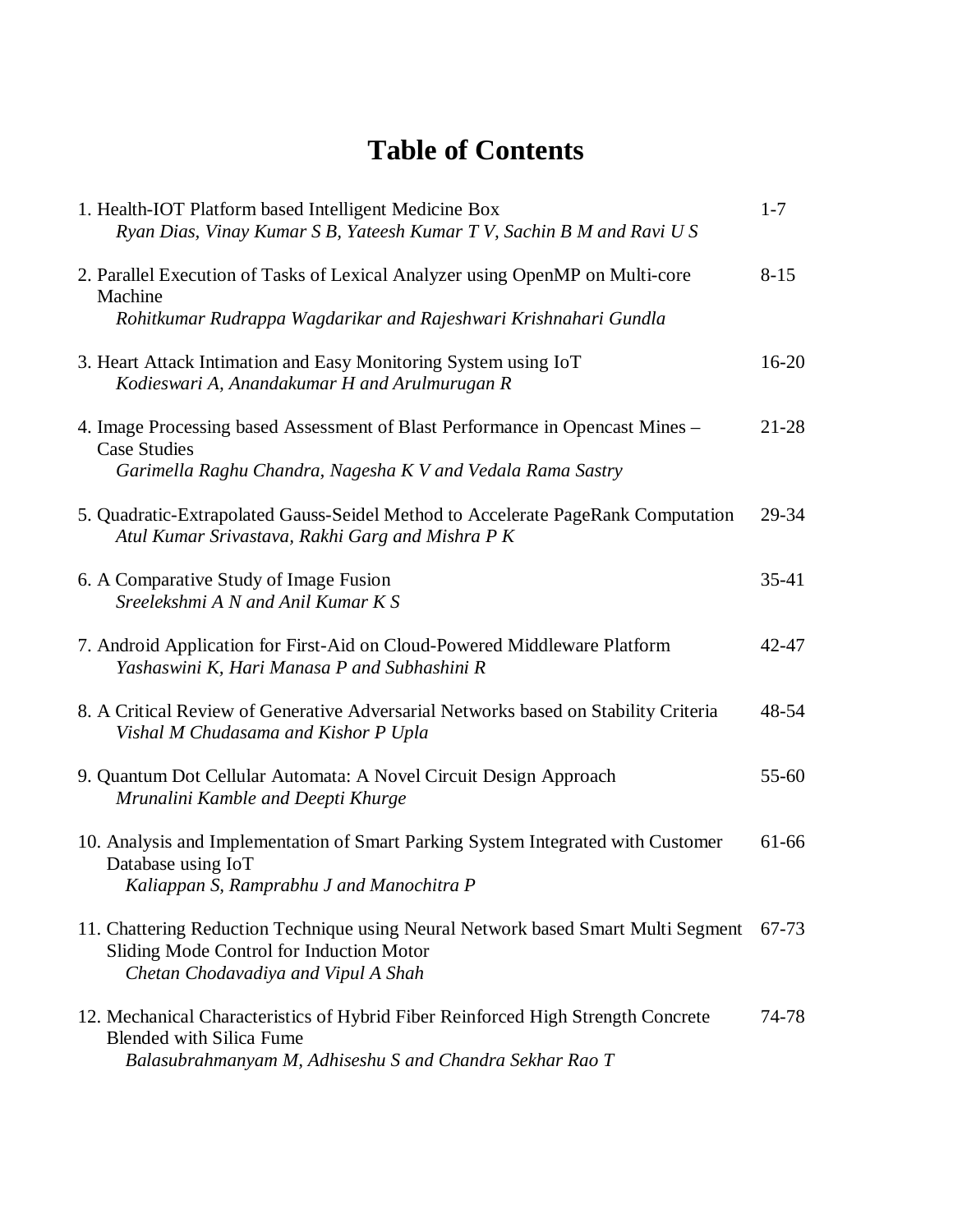| 13. Influence of Quality Parameters on Quantities of Pushover Analysis Results<br>Supriya R Kulkarni and Babu Narayan K S                                     | 79-83   |
|---------------------------------------------------------------------------------------------------------------------------------------------------------------|---------|
| 14. Torsional Behavior of Plan Asymmetric Shear Wall Buildings under Earthquake<br>Loading<br>Archana J Satheesh, Jayalekshmi B R and Katta Venkataramana     | 84-90   |
|                                                                                                                                                               |         |
| 15. Along and Across Wind Loads Acting on Tall Buildings<br>Aiswaria G R and Jisha S V                                                                        | 91-96   |
| 16. Synthesis and Mechanical Characterization of Cellulose Reinforced Epoxy Polymer<br>Composite<br>Pranav M P, Arun M and Gokul K G                          | 97-110  |
| 17. Study of 3D Mathematical Model of Rectangular Bar under Magnetostriction<br>Awani Bhushan, Panda S K, Yash Mittal, Peela Kartheek and Rajat Kumar         | 111-116 |
| 18. Digital Jewellery: An Upcoming Technology<br>Mary Gladence L, Shefali Yadav and Roopini J                                                                 | 117-123 |
| 19. Energy Harvesting in a Modified Opportunistic Routing Protocol, a New Approach                                                                            | 124-132 |
| in Wireless Sensor Network<br>Debabrata Singh, Nibedita Jagadev and Binod Kumar Pattanayak                                                                    |         |
| 20. Double Step Junction for Coupling Enhancement of Rectangular Waveguide fed<br><b>Cylindrical DRA</b><br>Jasmine P M, Abdulla P, Raphika P M and Rekha T K | 133-140 |
| 21. First Order Sliding Mode Controller Design for Inverted Pendulum System<br>Boora Subhash, Veena Sharma and Amita Singh                                    | 141-146 |
| 22. Wide Stopband Lowpass Filter with Sharp Roll-off using Multiple Resonators<br>Raphika P M, Abdulla P, Jasmine P M and Rekha T K                           | 147-154 |
| 23. Soil-Structure Interaction for Building Structures: A Review<br>Arjit Verma, Pal P and Gupta Y K                                                          | 155-160 |
| 24. Static Behaviour of Laminated Composite Plates using FEM<br>Chandan Kumar and Pal P                                                                       | 161-167 |
| 25. Optimization of High Speed Carbon Nanotube Simple Inverter based Level Shifter<br><b>Bhavana P Shrivastava</b>                                            | 168-173 |
| 26. Fill Factor Estimation for a Photovoltaic Module: An ANN based Approach<br>Sandhya Prajapati and Fernandez E                                              | 174-180 |